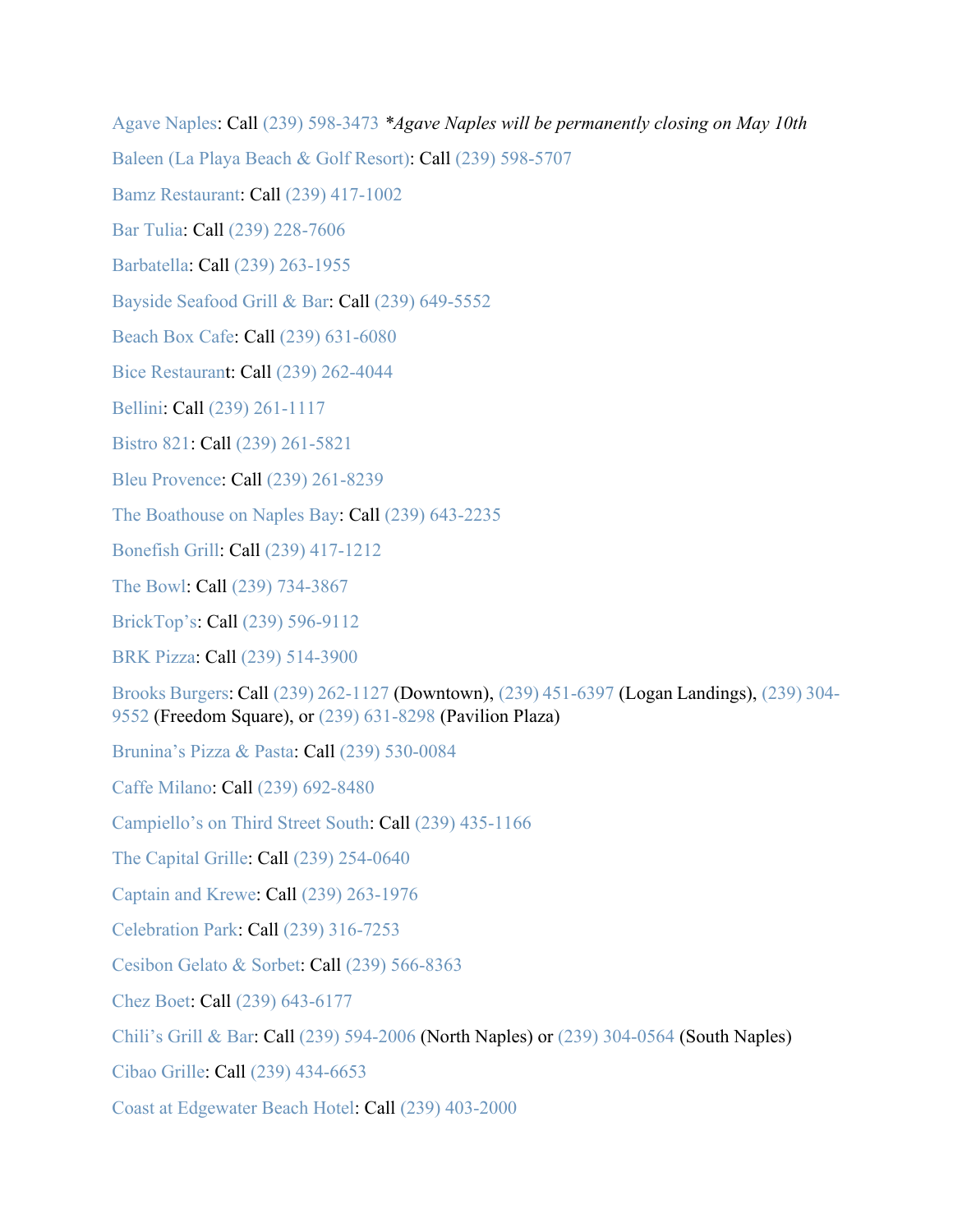[Coffee Bar:](https://naplescoffeebar.com/) Call [\(239\) 438-1141](tel:2394381141)

[Cooper's Hawk Winery & Restaurant:](https://chwinery.com/) Call [\(239\) 449-1700](https://www.google.com/search?q=coopers+hawk+naples&rlz=1C1GGGE_enUS570US571&oq=coopers+hawk+naples&aqs=chrome..69i57.4766j0j7&sourceid=chrome&ie=UTF-8)

[Crave Culinaire:](https://www.craveculinaire.com/crave2go/) Offering '**Crave 2 Go- Individual & Family Meals**" with delivery and pickup options available anywhere in SWFL, as well as market items from local suppliers. Call [\(239\) 292-](https://www.google.com/search?q=crave2go&oq=crave2go&aqs=chrome.0.69i59j69i60.1343j0j4&sourceid=chrome&ie=UTF-8) [1529](https://www.google.com/search?q=crave2go&oq=crave2go&aqs=chrome.0.69i59j69i60.1343j0j4&sourceid=chrome&ie=UTF-8)

[The Crust:](https://thecrustpizza.net/) Call [\(239\) 244-8488](https://www.google.com/search?rlz=1C1GGGE_enUS570US571&sxsrf=ALeKk01w-XkFMWYQptTeFfNhItzHTtkapQ:1584716480634&q=the+crust+naples&npsic=0&rflfq=1&rlha=0&rllag=26249044,-81801809,358&tbm=lcl&ved=2ahUKEwjV9Zb3qKnoAhVrma0KHSArB0YQtgN6BAgLEAQ&tbs=lrf:!1m4!1u3!2m2!3m1!1e1!1m4!1u2!2m2!2m1!1e1!1m4!1u16!2m2!16m1!1e1!1m4!1u16!2m2!16m1!1e2!1m4!1u22!2m2!21m1!1e1!1m5!1u15!2m2!15m1!1shas_1takeout!4e2!1m5!1u15!2m2!15m1!1shas_1wheelchair_1accessible_1entrance!4e2!1m5!1u15!2m2!15m1!1spopular_1with_1tourists!4e2!1m5!1u15!2m2!15m1!1sserves_1beer!4e2!1m5!1u15!2m2!15m1!1sserves_1dinner!4e2!1m5!1u15!2m2!15m1!1sserves_1lunch!4e2!1m5!1u15!2m2!15m1!1sserves_1vegetarian!4e2!1m5!1u15!2m2!15m1!1sserves_1wine!4e2!1m5!1u15!2m2!15m1!1swelcomes_1children!4e2!1m5!1u15!2m2!15m1!1shas_1childrens_1menu!4e2!1m5!1u15!2m2!15m1!1shas_1seating_1outdoors!4e2!2m1!1e2!2m1!1e16!2m1!1e3!3sIAE,lf:1,lf_ui:9&rldoc=1)

[Daruma:](https://darumarestaurant.com/) Call [\(239\) 591-1200](https://www.google.com/search?rlz=1C1GGGE_enUS570US571&sxsrf=ALeKk03xqQE_MkqdrRhMqVP9NjQlMvaURw%3A1585080461926&ei=jWh6XqyiOMmvggfinqboCQ&q=daruma+naples&oq=daruma+naples&gs_l=psy-ab.3..0l2j0i22i30l8.47204.48088..48163...0.1..0.124.661.5j2......0....1..gws-wiz.......0i71j35i39j0i67j0i20i263j0i22i10i30.4FLBPJ7VeZg&ved=0ahUKEwjsnP7u9LPoAhXJl-AKHWKPCZ0Q4dUDCAs&uact=5)

[D'Amico & Sons:](https://naples.damicoandsons.com/) Call [\(239\) 430-0955](https://www.google.com/search?q=damico+and+sons&rlz=1C1GGGE_enUS570US571&oq=damico&aqs=chrome.0.69i59j69i57j69i60.1375j0j4&sourceid=chrome&ie=UTF-8)

[The Dock:](https://www.dockcraytoncove.com/) Call [\(239\) 263-9940](https://www.google.com/search?q=the+dock+restaurant&rlz=1C1GGGE_enUS570US571&oq=the+dock+restaurant&aqs=chrome..69i57.4172j0j4&sourceid=chrome&ie=UTF-8)

[Dorona:](https://doronanaples.com/) Call [\(239\) 529-2819](https://www.google.com/search?q=dorona&oq=dorona&aqs=chrome..69i57j0l7.641j0j9&sourceid=chrome&ie=UTF-8)

[Em-On's Thai Cafe:](http://emonsthaicafe.com/) Call [\(239\) 566-1993](https://www.google.com/search?q=emon+thai+cafe&rlz=1C1GGGE_enUS570US571&oq=emon+thai+cafe&aqs=chrome..69i57.2612j0j7&sourceid=chrome&ie=UTF-8)

[Fernandez the Bull:](https://fernandezthebull.com/) Call [\(239\) 254-9855](https://www.google.com/search?rlz=1C1GGGE_enUS570US571&sxsrf=ALeKk01_xD_4rBvVDuhO7HIEwHFwklXPpw:1585234979601&q=fernandez+the+bull&npsic=0&rflfq=1&rlha=0&rllag=26242862,-81759487,3541&tbm=lcl&ved=2ahUKEwiZs-C-tLjoAhVKKa0KHWcRARoQtgN6BAgHEAQ&tbs=lrf:!1m4!1u3!2m2!3m1!1e1!1m4!1u16!2m2!16m1!1e1!1m4!1u16!2m2!16m1!1e2!1m5!1u15!2m2!15m1!1shas_1takeout!4e2!1m5!1u15!2m2!15m1!1shas_1wheelchair_1accessible_1entrance!4e2!2m1!1e16!2m1!1e3!3sIAE,lf:1,lf_ui:4&rldoc=1) (North Naples/Immokalee Road) or [\(239\) 653-](https://www.google.com/search?sa=X&rlz=1C1GGGE_enUS570US571&biw=1600&bih=764&sxsrf=ALeKk01Ca9OFsez9a0mZHvjosdBrtXPGDg:1585235180064&q=fernandez+the+bull&npsic=0&rflfq=1&rlha=0&rllag=26242862,-81759487,3541&tbm=lcl&ved=2ahUKEwjT7auetbjoAhVQCKwKHSvOC6kQtgN6BAgHEAQ&tbs=lrf:!1m4!1u3!2m2!3m1!1e1!1m4!1u16!2m2!16m1!1e1!1m4!1u16!2m2!16m1!1e2!1m5!1u15!2m2!15m1!1shas_1takeout!4e2!1m5!1u15!2m2!15m1!1shas_1wheelchair_1accessible_1entrance!4e2!2m1!1e16!2m1!1e3!3sIAE,lf:1,lf_ui:4&rldoc=1) [9097](https://www.google.com/search?sa=X&rlz=1C1GGGE_enUS570US571&biw=1600&bih=764&sxsrf=ALeKk01Ca9OFsez9a0mZHvjosdBrtXPGDg:1585235180064&q=fernandez+the+bull&npsic=0&rflfq=1&rlha=0&rllag=26242862,-81759487,3541&tbm=lcl&ved=2ahUKEwjT7auetbjoAhVQCKwKHSvOC6kQtgN6BAgHEAQ&tbs=lrf:!1m4!1u3!2m2!3m1!1e1!1m4!1u16!2m2!16m1!1e1!1m4!1u16!2m2!16m1!1e2!1m5!1u15!2m2!15m1!1shas_1takeout!4e2!1m5!1u15!2m2!15m1!1shas_1wheelchair_1accessible_1entrance!4e2!2m1!1e16!2m1!1e3!3sIAE,lf:1,lf_ui:4&rldoc=1) (Midtown/Pine Ridge)

[The French Brasserie Rustique:](https://thefrenchnaples.com/) Call [\(239\) 315-4019](https://www.google.com/search?q=the+french+brassiere&rlz=1C1GGGE_enUS570US571&oq=the+french&aqs=chrome.0.69i59l2j69i57j69i60l2.1375j0j9&sourceid=chrome&ie=UTF-8)

[Fresh Fit Foods](http://freshfitnaples.com/) delivers meals throughout the Naples, Bonita Springs and Fort Myers area. Meal plan options include: healthy living, diabetic, vegan, or paleo meal plans. Call [\(239\) 595-2503.](https://www.google.com/search?q=fresh+fit+foods&rlz=1C1GGGE_enUS570US571&oq=fresh+&aqs=chrome.0.69i59j69i57j69i59j69i60l2j69i61j69i60.1023j0j7&sourceid=chrome&ie=UTF-8)

[The Founders](https://www.thefounders.market/) Bistro: Call [\(239\) 653-9353](https://www.google.com/search?q=the+founders+bistro&rlz=1C1GGGE_enUS570US571&oq=the+founders+bistro&aqs=chrome..69i57.2604j0j9&sourceid=chrome&ie=UTF-8)

[Fuse BBQ:](http://fusebbq.com/) Call [\(239\) 529-5173](https://www.google.com/search?q=fuse+bbq&rlz=1C1GGGE_enUS570US571&oq=fuse+bbq&aqs=chrome..69i57.1315j0j7&sourceid=chrome&ie=UTF-8)

[Fuse Global Cuisine:](http://fuseglobalcuisine.com/) Call [\(239\) 455-4585](https://www.google.com/search?q=fuse+global+cuisine&rlz=1C1GGGE_enUS570US571&oq=fuse+global+cuisine&aqs=chrome..69i57.3745j0j4&sourceid=chrome&ie=UTF-8)

[Grappino:](https://grappinonaples.com/) Call [\(239\) 331-4325](https://www.google.com/search?q=grappino&oq=grappino&aqs=chrome..69i57j0l7.4723j0j9&sourceid=chrome&ie=UTF-8)

[HobNob Kitchen + Bar:](http://hobnobnaples.com/) Call [\(239\) 580-0070](https://www.google.com/search?q=hobnob+naples&oq=hobnob+naples&aqs=chrome..69i57j0l5.3921j0j9&sourceid=chrome&ie=UTF-8)

[Hooters:](https://www.hooters.com/) Call [\(239\) 513-9964](https://www.google.com/search?rlz=1C1GGGE_enUS570US571&sxsrf=ALeKk017ZVNqnJI2MHn6RXZ8hPpd7rQeCg%3A1585318811304&ei=mwt-XsGYEuezggeg7J3gDw&q=hooters+naples&oq=hooters+naples&gs_l=psy-ab.3..0l6j0i22i30l4.49764.50427..50515...0.2..0.97.510.6......0....1..gws-wiz.......0i71j35i39j0i67._uvr2hgLR5A&ved=0ahUKEwiB0unk7LroAhXnmeAKHSB2B_wQ4dUDCAs&uact=5)

[Incas Kitchen:](https://www.incaskitchennaples.com/) Call [\(239\) 631-5954](https://www.google.com/search?q=incas+kitchen&rlz=1C1GGGE_enUS570US571&oq=incas+kitchen&aqs=chrome..69i57.1521j0j9&sourceid=chrome&ie=UTF-8)

[Industry Beer & Barbeque:](http://www.slatitudes.com/) Call [\(239\) 331-4160](https://www.google.com/search?q=industry+beer&rlz=1C1GGGE_enUS570US571&oq=industry+beer+&aqs=chrome..69i57.4628j0j4&sourceid=chrome&ie=UTF-8)

[Industry Pizza & Slice Shop:](https://www.industrypizza.com/) Call [\(239\) 431-6881](https://www.google.com/search?q=industry+pizza&rlz=1C1GGGE_enUS570US571&oq=industry+pizza&aqs=chrome..69i57.1783j0j4&sourceid=chrome&ie=UTF-8)

[Jason's Deli:](https://www.jasonsdeli.com/restaurants/naples-deli) Call [\(239\) 593-9499](https://www.google.com/search?rlz=1C1GGGE_enUS570US571&tbm=lcl&sxsrf=ALeKk01H3qGgpvhuTjOuBD84FrwRTaJefQ%3A1585063518267&ei=XiZ6XuLpD5CJggeXg7KIBA&q=jason+deli+naples&oq=jason+deli+naples&gs_l=psy-ab.3..0l2j0i22i30k1l8.189869.190398.0.190458.6.5.0.0.0.0.203.566.0j2j1.3.0....0...1c.1.64.psy-ab..3.3.564....0.X4IG6mMBF80)

[Jets Pizza:](https://www.jetspizza.com/announcements/announcement/covid19) Find your store [here.](https://www.jetspizza.com/stores/zip)

[Joey D's Italian Restaurant:](https://www.joeydsnaples.com/) Call [\(239\)597-8545](https://www.google.com/search?client=safari&rls=en&q=joey%20d%27s%20italian&ie=UTF-8&oe=UTF-8&sxsrf=ALeKk008Mm7SKkpyVdyWxChKKsoO8XtFTA:1586978116668&npsic=0&rflfq=1&rlha=0&rllag=26204237,-81769499,7370&tbm=lcl&rldimm=4751161184808536924&lqi=ChBqb2V5IGQncyBpdGFsaWFuIgOIAQFI37_53OWAgIAIWjAKEGpvZXkgZCdzIGl0YWxpYW4QABABEAIYABgBGAIiEGpvZXkgZCdzIGl0YWxpYW4&ved=2ahUKEwi-2qOXkuvoAhXCg-AKHUBnAx4QvS4wAXoECAsQFw&rldoc=1&tbs=lrf:!1m4!1u3!2m2!3m1!1e1!1m5!1u15!2m2!15m1!1shas_1wheelchair_1accessible_1entrance!4e2!2m1!1e3!3sIAE,lf:1,lf_ui:4&rlst=f) (Immokalee Rd.), [\(239\)231-3658,](https://www.google.com/search?client=safari&rls=en&q=joey%20d%27s%20italian&ie=UTF-8&oe=UTF-8&sxsrf=ALeKk008Mm7SKkpyVdyWxChKKsoO8XtFTA:1586978116668&npsic=0&rflfq=1&rlha=0&rllag=26204237,-81769499,7370&tbm=lcl&rldimm=4751161184808536924&lqi=ChBqb2V5IGQncyBpdGFsaWFuIgOIAQFI37_53OWAgIAIWjAKEGpvZXkgZCdzIGl0YWxpYW4QABABEAIYABgBGAIiEGpvZXkgZCdzIGl0YWxpYW4&ved=2ahUKEwi-2qOXkuvoAhXCg-AKHUBnAx4QvS4wAXoECAsQFw&rldoc=1&tbs=lrf:!1m4!1u3!2m2!3m1!1e1!1m5!1u15!2m2!15m1!1shas_1wheelchair_1accessible_1entrance!4e2!2m1!1e3!3sIAE,lf:1,lf_ui:4&rlst=f) (David Rd.) or [\(239\)389-5639](https://www.google.com/search?client=safari&rls=en&q=joey%20d%27s%20italian&ie=UTF-8&oe=UTF-8&sxsrf=ALeKk008Mm7SKkpyVdyWxChKKsoO8XtFTA:1586978116668&npsic=0&rflfq=1&rlha=0&rllag=26204237,-81769499,7370&tbm=lcl&rldimm=4751161184808536924&lqi=ChBqb2V5IGQncyBpdGFsaWFuIgOIAQFI37_53OWAgIAIWjAKEGpvZXkgZCdzIGl0YWxpYW4QABABEAIYABgBGAIiEGpvZXkgZCdzIGl0YWxpYW4&ved=2ahUKEwi-2qOXkuvoAhXCg-AKHUBnAx4QvS4wAXoECAsQFw&rldoc=1&tbs=lrf:!1m4!1u3!2m2!3m1!1e1!1m5!1u15!2m2!15m1!1shas_1wheelchair_1accessible_1entrance!4e2!2m1!1e3!3sIAE,lf:1,lf_ui:4&rlst=f) (Marco Island)

[Juicelation:](http://www.juicelation.com/) Call [\(239\) 529-2290](https://www.google.com/search?q=juicelation&rlz=1C1GGGE_enUS570US571&oq=juicelation&aqs=chrome..69i57.1830j0j7&sourceid=chrome&ie=UTF-8)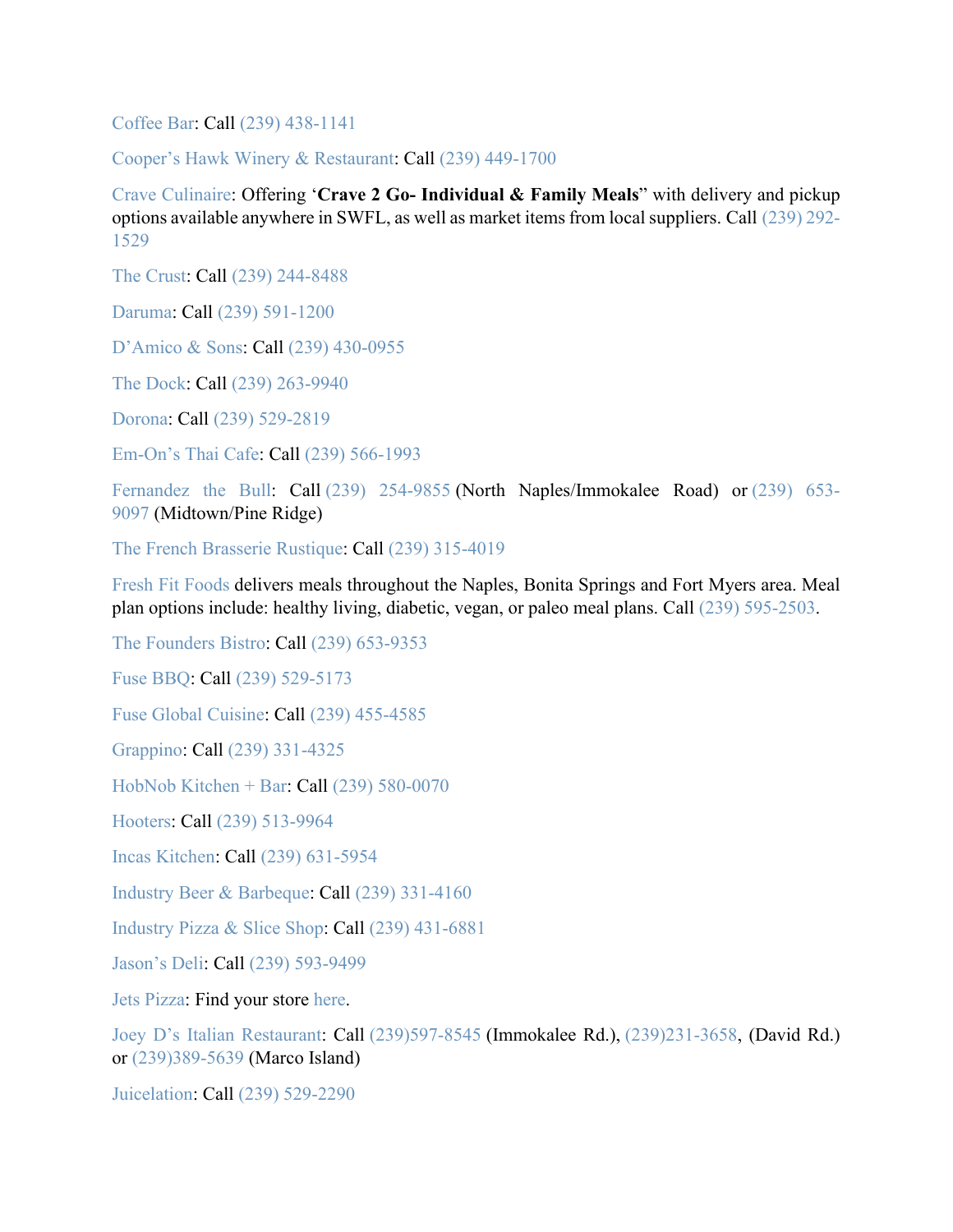[KC American Bistro:](https://www.kcamericanbistro.com/) Call [\(239\) 261-9898](https://www.google.com/search?q=kilwins&rlz=1C1GGGE_enUS570US571&oq=kilwins&aqs=chrome..69i57j69i60j69i61l2.2079j0j4&sourceid=chrome&ie=UTF-8&sxsrf=ALeKk00fQpZ1NG54czfxxSHtQgS7pT5oVg:1584647233247&npsic=0&rflfq=1&rlha=0&rllag=26314163,-81872885,20868&tbm=lcl&rldimm=2654851905060288876&lqi=CgdraWx3aW5zSJrxjuTlgICACFoWCgdraWx3aW5zEAAYACIHa2lsd2lucw&ved=2ahUKEwjV4rn7pqfoAhVnZN8KHYvJDC0QvS4wAHoECAcQHA&rldoc=1&tbs=lrf:!1m4!1u3!2m2!3m1!1e1!1m4!1u16!2m2!16m1!1e1!1m4!1u16!2m2!16m1!1e2!1m5!1u15!2m2!15m1!1shas_1wheelchair_1accessible_1entrance!4e2!2m1!1e16!2m1!1e3!3sIAE,lf:1,lf_ui:3&rlst=f)

[Komoon Thai Sushi & Ceviche:](http://www.komoonthai.com/) Call [\(239\) 234-2442](https://www.google.com/search?rlz=1C1GGGE_enUS570US571&sxsrf=ALeKk02KxBKKS9Msxqx0BzspPBW8K8kplA%3A1585076687028&ei=z1l6XqmTAYvv_QbNtIygBQ&q=komoon+naples&oq=komoon+naples&gs_l=psy-ab.3..0l6j0i22i30l4.99649.100177..100229...0.2..0.182.698.0j5......0....1..gws-wiz.......0i71.76ytaNaFLJk&ved=0ahUKEwjptvzm5rPoAhWLd98KHU0aA1QQ4dUDCAs&uact=5) (Pine Ridge & Immokalee locations) Kruk's Philly Steaks- [Authentic Philly Cheesesteaks:](https://www.kruks.com/) Call [\(239\) 572-8128](https://www.google.com/search?q=Kruk%E2%80%99s+Philly+Steaks-+Authentic+Philly+Cheesesteaks&rlz=1C1GGGE_enUS570US571&oq=Kruk%E2%80%99s+Philly+Steaks-+Authentic+Philly+Cheesesteaks&aqs=chrome..69i57.403j0j7&sourceid=chrome&ie=UTF-8) [Lamoraga:](https://www.lamoragarestaurant.com/) Call [\(239\) 331-3669](https://www.google.com/search?q=lamorage&rlz=1C1GGGE_enUS570US571&oq=lamorage&aqs=chrome..69i57.4656j0j4&sourceid=chrome&ie=UTF-8) [La Trattoria:](https://www.latrattorianaples.com/) Call [\(239\) 315-4571](https://www.google.com/search?q=la+trattoria+naples&oq=la+tratt&aqs=chrome.1.0l7j69i57.2791j0j9&sourceid=chrome&ie=UTF-8) [La Pescheria:](https://www.lapescherianaples.com/) Call [\(239\) 316-7322](https://www.google.com/search?q=La+Pescheria&rlz=1C1GGGE_enUS570US571&oq=La+Pescheria&aqs=chrome..69i57j69i64.298j0j9&sourceid=chrome&ie=UTF-8) [Larry's Lunchbox:](https://www.larryslunchbox.com/) Call [\(239\) 263-2713](https://www.google.com/search?sxsrf=ALeKk01LhPyJ1hqtazRuUZ4Gro6IzuRaFA%3A1584996966177&ei=ZiJ5Xu-vCumg_Qb_16SgBg&q=larry%27s+lunchbox+neapolitan&oq=larrys+lunchbox+neo&gs_l=psy-ab.3.0.0i22i10i30.27959.31468..32693...5.2..0.185.880.4j4......0....1..gws-wiz.......0i71j0j0i22i30j38j33i160j0i13.KgSQh_UwHHM) (Neopolitan) or [\(239\) 775-2500](https://www.google.com/search?sxsrf=ALeKk03nDL9AvKGQouArmW7X8NpyccECxw%3A1584996958758&ei=XiJ5XrDqLcuyggfNzLX4DA&q=larrys+lunchbox+airport&oq=larrys+lunchbox+airport&gs_l=psy-ab.3..38.5363.6319..6476...0.2..0.100.704.7j1......0....1..gws-wiz.......0i71j0j0i20i263j0i22i30.2eqCS2WQQDs&ved=0ahUKEwiwkcnlvbHoAhVLmeAKHU1mDc8Q4dUDCAs&uact=5) (Airport) [Leoni's Pizzeria:](http://www.leonispizza.com/) Call [\(239\)591-1700](https://www.google.com/search?client=safari&rls=en&q=leoni%27s%20pizzeria&ie=UTF-8&oe=UTF-8&sxsrf=ALeKk02ZOuiPOHVDHzCh2Rldui82_Ehthw:1586986347701&npsic=0&rflfq=1&rlha=0&rllag=26359765,-81814692,11360&tbm=lcl&rldimm=5745109524474844234&lqi=ChBsZW9uaSdzIHBpenplcmlhIgOIAQFI0eXfnKCugIAIWiwKEGxlb25pJ3MgcGl6emVyaWEQABABGAAYASIQbGVvbmkncyBwaXp6ZXJpYQ&ved=2ahUKEwjfipLssOvoAhVqiOAKHUluCVUQvS4wA3oECAsQKw&rldoc=1&tbs=lrf:!1m4!1u3!2m2!3m1!1e1!2m1!1e3!3sIAE,lf:1,lf_ui:4&rlst=f) [Lima Restaurant and Pisco Bar:](http://www.lima-restaurant.com/) Call [\(239\) 280-0167](https://www.google.com/search?q=lima+restaurant+and+pisco+bar&rlz=1C1GGGE_enUS570US571&oq=lima+restaurant+and+pisco+bar&aqs=chrome..69i57j69i60.5548j0j7&sourceid=chrome&ie=UTF-8) [The Local:](https://thelocalnaples.com/) Call [\(239\) 596-3276](https://www.google.com/search?q=the+local&oq=the+local&aqs=chrome..69i57j69i59j0l3j69i60l3.1102j0j9&sourceid=chrome&ie=UTF-8) [Lowbrow Pizza & Beer:](https://www.lowbrowpizzaandbeer.com/) Call [\(239\) 529-6919](https://www.google.com/search?q=lowbrow+pizza&rlz=1C1GGGE_enUS570US571&oq=lowbrow+pizza&aqs=chrome..69i57.2433j0j4&sourceid=chrome&ie=UTF-8) [Luigi's Pizzeria:](http://www.luigisofnaples.net/) Call [\(239\)775-6669](https://www.google.com/search?client=safari&rls=en&sxsrf=ALeKk018-QUCYKubLlu6ppxdaRTD_5WgIg%3A1586981021685&ei=nWiXXquWKc-c_QaGtp3oCA&q=luigi%27s+pizzeria+naples&oq=luigi%27s+pizzeria+naples&gs_lcp=CgZwc3ktYWIQAzICCAAyAggAMgYIABAWEB4yBggAEBYQHjIGCAAQFhAeMgYIABAWEB4yBggAEBYQHjIGCAAQFhAeMgUIABDNAjIFCAAQzQI6BAgAEEc6BwgAEBQQhwI6BQgAEIsDOgsIABAWEAoQHhCLAzoJCAAQFhAeEIsDSg0IFxIJMTEtODBnMTE2SgoIGBIGMTEtNWc0UPyBBFj_jARg_I8EaABwAngAgAF1iAHeBZIBAzIuNZgBAKABAaoBB2d3cy13aXq4AQI&sclient=psy-ab&ved=0ahUKEwjr2L-AnevoAhVPTt8KHQZbB40Q4dUDCAs&uact=5) [M & M's Cafe](https://cafemnm.com/) at Tin City: Call [\(239\) 261-5317.](https://www.google.com/search?q=m%26m+cafe+at+tin+city&rlz=1C1GGGE_enUS570US571&oq=m%26m+cafe+at+tin+city&aqs=chrome..69i57.6900j0j7&sourceid=chrome&ie=UTF-8) [Mamma Mia's Pizza:](https://www.facebook.com/Mama-Mias-Pizza-332800508065/) Call [\(239\) 262-2823](https://www.google.com/search?q=mamma+mias+pizza&rlz=1C1GGGE_enUS570US571&oq=mamma+mias+pizza&aqs=chrome..69i57.2980j0j7&sourceid=chrome&ie=UTF-8) [McAlister's Deli:](https://www.mcalistersdeli.com/) Call [\(239\) 596-3832](https://www.google.com/search?q=mcalister&rlz=1C1GGGE_enUS570US571&oq=mca&aqs=chrome.0.69i59j69i57j69i60l3.912j0j4&sourceid=chrome&ie=UTF-8) [Mel's Diner:](https://melsdiners.com/) Call [\(239\) 643-9898](https://www.google.com/search?q=mel%27s+diner+naples&oq=mel%27s+diner+naples&aqs=chrome..69i57j69i60.4893j0j4&sourceid=chrome&ie=UTF-8) (Naples) or [\(239\) 455-4242](https://www.google.com/search?sxsrf=ALeKk02wa8a4Ocj98oFjTCVYjSdcyzgQYA%3A1584990178786&ei=4gd5Xui0L8KMtgWhnZH4Ag&q=mel%27s+diner+golden+gate&oq=mel%27s+diner+golden+gate&gs_l=psy-ab.3..0l3j0i22i30l2j38.17469.19031..19145...0.2..1.255.1432.3j6j2......0....1..gws-wiz.......0i71.qxk2mp9DQu4&ved=0ahUKEwjordDEpLHoAhVChq0KHaFOBC8Q4dUDCAs&uact=5) (Golden Gate) [Menchie's Frozen Yogurt:](https://www.menchies.com/locations/frozen-yogurt-naples-blvd-fl/cakes) Call [\(239\) 572-8936](https://www.google.com/search?q=menchie%27s+naples&oq=menchie%27s+naples&aqs=chrome..69i57j0l5.2135j0j9&sourceid=chrome&ie=UTF-8) [Michelbob's Ribs & Steaks:](http://www.michelbobs.com/) Call [\(239\) 643-7427](https://www.google.com/search?q=michelbob%27s+naples&oq=michel&aqs=chrome.1.69i57j69i59l2j0j69i60l2.3272j0j4&sourceid=chrome&ie=UTF-8) [Miller's Ale House:](https://millersalehouse.com/locations/naples/) Call [\(239\) 591-0125](https://www.google.com/search?q=millers+ale+house+naples&rlz=1C1GGGE_enUS570US571&oq=millers+ale+house+naples&aqs=chrome..69i57j69i60.4206j0j7&sourceid=chrome&ie=UTF-8) [Mister01 Extraordinary Pizza:](http://www.mistero1.com/) Call [\(239\) 631-6844](https://www.google.com/search?q=mister01+extraordinary&rlz=1C1GGGE_enUS570US571&oq=mister01+extraordinary&aqs=chrome..69i57.10586j0j4&sourceid=chrome&ie=UTF-8) [Molto Trattoria:](https://www.moltonaples.com/) Call [\(239\) 261-5853](https://www.google.com/search?q=Molto+Trattoria&rlz=1C1GGGE_enUS570US571&oq=Molto+Trattoria&aqs=chrome..69i57.254j0j4&sourceid=chrome&ie=UTF-8) [Moura Bistro:](http://www.mourabistro.com/) Call [\(239\) 738-8883](https://www.google.com/search?q=moura+bistro&rlz=1C1GGGE_enUS570US571&oq=moura+bistro&aqs=chrome..69i57.2454j0j4&sourceid=chrome&ie=UTF-8) [Namba Ramen + Sushi:](http://www.nambanaples.com/) Call [\(239\) 592-4992](https://www.google.com/search?q=namba&rlz=1C1GGGE_enUS570US571&oq=namba&aqs=chrome..69i57.847j0j4&sourceid=chrome&ie=UTF-8) [Naples Coastal Kitchen:](http://naplescoastalkitchen.com/) Call [\(239\) 514-4414](https://www.google.com/search?q=naples+coastal+kitchen&rlz=1C1GGGE_enUS570US571&oq=naples+coastal+kitchen&aqs=chrome..69i57.4950j0j9&sourceid=chrome&ie=UTF-8) [Naples Flatbread Kitchen & Bar:](https://www.naplesflatbread.com/) Call [\(239\) 431-8259](https://www.google.com/search?q=naples+flatbread&rlz=1C1GGGE_enUS570US571&oq=naples+flatbread+++&aqs=chrome..69i57j69i59l2j69i60.4204j0j9&sourceid=chrome&ie=UTF-8) [Naples Ice Cream Shoppe:](https://www.facebook.com/naplesics) Call [\(239\) 331-8905](https://www.google.com/search?q=naples+ice+cream+shoppe&oq=naples+ice+c&aqs=chrome.1.0l2j69i57j0l4j69i60.3194j0j4&sourceid=chrome&ie=UTF-8) [Nawty Hogg BBQ:](https://nawtyhoggbbq.com/) Call [\(239\) 241-2841](https://www.google.com/search?ei=ZJl2XvrrGNKzggel7rzoDA&q=nawty+hogg&oq=nawty+hogg&gs_l=psy-ab.3..0l5j0i30l5.4865.4865..5192...0.2..0.100.100.0j1......0....1..gws-wiz.......0i71..26%3A84.uLaZ8bNaVjw&ved=0ahUKEwj6rdHw0qzoAhXSmeAKHSU3D80Q4dUDCAs&uact=5)

[Neighborhood Organics:](https://www.facebook.com/neighborhoodorganics/?ref=br_tf) Call [\(239\)631-6282](https://www.google.com/search?client=safari&rls=en&q=neighborhood+organics&ie=UTF-8&oe=UTF-8)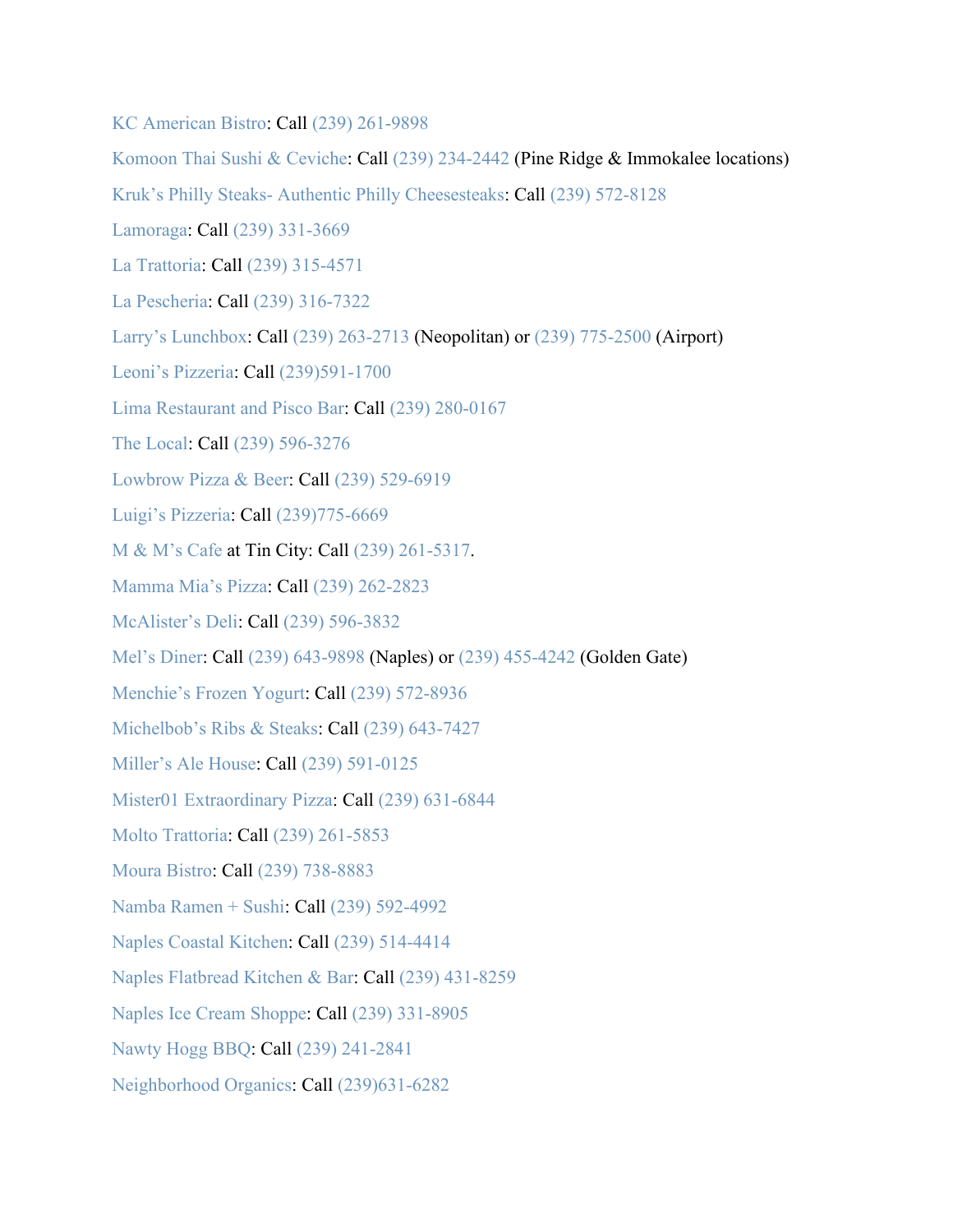[Noodles Italian Cafe & Sushi Bar:](https://noodlescafe.com/) Call [\(239\) 592-0050](https://www.google.com/search?q=noodles+italian+cafe&rlz=1C1GGGE_enUS570US571&oq=noodles+italian+cafe&aqs=chrome..69i57.3209j0j4&sourceid=chrome&ie=UTF-8) [Norman Love Confections:](https://www.normanloveconfections.com/) Find your location [here.](https://www.normanloveconfections.com/locations/) [Nothing Bundt Cakes:](https://www.nothingbundtcakes.com/bakery/fl/naples) Call [\(239\) 294-2484](https://www.google.com/search?q=nothing+bundt+cakes+naples&rlz=1C1GGGE_enUS570US571&oq=nothing+bundt+cakes+naples&aqs=chrome..69i57j69i60.3579j0j4&sourceid=chrome&ie=UTF-8) [Oak & Stone](https://www.oakandstone.com/) (Logan's Landing): Call [\(239\) 384-6764](https://www.google.com/search?q=oak+and+stone&rlz=1C1GGGE_enUS570US571&oq=oak+and+stone&aqs=chrome..69i57.1611j0j4&sourceid=chrome&ie=UTF-8) [O'mei](http://www.omeinaples.com/) Naples: Call [\(239\) 631-5633](https://www.google.com/search?q=omei&rlz=1C1GGGE_enUS570US571&oq=omei+&aqs=chrome..69i57j69i60.872j0j4&sourceid=chrome&ie=UTF-8) [Osteria Tulia:](https://osteriatulia.com/) Call [\(239\) 213-2073](https://www.google.com/search?q=osteria+tulia&rlz=1C1GGGE_enUS570US571&oq=osteria+tulia&aqs=chrome..69i57.2192j0j4&sourceid=chrome&ie=UTF-8) [Panera Bread:](https://www.panerabread.com/en-us/home.html) Find your location [here.](https://delivery.panerabread.com/cafeLocations/) [Papa John's:](https://www.papajohns.com/) Find your location [here.](https://locations.papajohns.com/) [Parmesan Pete's:](https://www.parmesanpetes.com/) Call [\(239\) 992-3663](https://www.google.com/search?q=parmesan+pete%27s&oq=parmesan+pete%27s&aqs=chrome..69i57j0l4j69i60.6717j0j9&sourceid=chrome&ie=UTF-8) [Pete's Pizzeria:](https://petespizzerianaples.com/) Call [\(239\) 734-3836](https://www.google.com/search?ei=VJp2Xp_eH4Sf_QaO_qHgDw&q=pete%27s+pizzeria&oq=pete%27s+pizzeria&gs_l=psy-ab.3..0l5j0i10l2j0j0i10j0.26792.29265..29382...0.6..0.107.1342.12j3......0....1..gws-wiz.......0i71j0i67j0i273j0i10i273..26%3A80.Yre6Bgqk5jI&ved=0ahUKEwif2JDj06zoAhWET98KHQ5_CPwQ4dUDCAs&uact=5) [Pinchers:](https://www.pinchersusa.com/) Call [\(239\) 970-5391](https://www.google.com/search?q=pinchers+marco+island&oq=pinchers+marco&aqs=chrome.0.0j69i57j0l6.4477j0j4&sourceid=chrome&ie=UTF-8) (Marco) [PrimoHoagies:](https://www.primohoagies.com/) Call [\(239\) 734-3899](https://www.google.com/search?q=primo+hoagies&rlz=1C1GGGE_enUS570US571&oq=primo&aqs=chrome.0.69i59j69i57j69i60l4.1958j0j4&sourceid=chrome&ie=UTF-8) [The Pub](https://experiencethepub.com/naples/) (Mercato): Call [\(239\) 254-1080](https://www.google.com/search?rlz=1C1GGGE_enUS570US571&sxsrf=ALeKk031egtrboLjDwQe433rvecaOS8Utw%3A1584805278190&ei=njV2XvybC_Kk_QaA-pHgDg&q=the+pub+mercato&oq=the+pub+mercato&gs_l=psy-ab.3..0l6j0i22i30l4.7560.8674..8872...0.2..0.120.855.2j6......0....1..gws-wiz.......0i71j0i22i10i30.1dC0iTRRuAI&ved=0ahUKEwj84pPd86voAhVyUt8KHQB9BOwQ4dUDCAs&uact=5) [The Real Macaw:](https://therealmacawnaples.com/index.html) Call [\(239\) 732-1188](https://www.google.com/search?q=the+real+macaw&rlz=1C1GGGE_enUS570US571&oq=the+real+macaw&aqs=chrome..69i57j69i60l2.2168j0j4&sourceid=chrome&ie=UTF-8) [Red's Pizzeria:](https://www.redspizzerianaples.com/) Call [\(239\) 417-4466](https://www.google.com/search?q=red%27s+pizzeria&oq=reds+pizzer&aqs=chrome.1.69i57j0l7.4432j0j9&sourceid=chrome&ie=UTF-8) [The Rooster Food + Drink:](https://www.theroosternaples.com/home) Call [\(239\) 228-5973](https://www.google.com/search?q=the+rooster+restaurant&rlz=1C1GGGE_enUS570US571&oq=the+rooster+restaurant&aqs=chrome..69i57.3636j0j4&sourceid=chrome&ie=UTF-8) [Rosedale Brick Oven:](https://rosedalepizza.com/) Call [\(239\) 325-9653](https://www.google.com/search?q=rosedale&rlz=1C1GGGE_enUS570US571&oq=rosedale&aqs=chrome..69i57.1147j0j7&sourceid=chrome&ie=UTF-8) [Royal Scoop Homemade Ice Cream:](https://www.royalscoop.com/) Call [\(239\) 231-4544](https://www.google.com/search?rlz=1C1GGGE_enUS570US571&sxsrf=ALeKk00kYRSziI7eLsWOf5aECMZDDeDuRg:1585078336702&ei=6V96XqbyNaS8ggeF9InwCg&q=royal%20scoop%20homemade%20ice%20cream&oq=royal+scoop+&gs_l=psy-ab.3.0.35i39l3j0l7.83583.83583..85227...0.2..0.82.82.1......0....1..gws-wiz.......0i71._fblK7Lm1mg&npsic=0&rflfq=1&rlha=0&rllag=26240178,-81770231,10528&tbm=lcl&rldimm=6223957440636554245&lqi=Ch5yb3lhbCBzY29vcCBob21lbWFkZSBpY2UgY3JlYW0iA4gBAUil88rX5YCAgAhaUgoecm95YWwgc2Nvb3AgaG9tZW1hZGUgaWNlIGNyZWFtEAAQARACEAMQBBgAGAEYAxgEIh5yb3lhbCBzY29vcCBob21lbWFkZSBpY2UgY3JlYW0&ved=2ahUKEwjo28z57LPoAhXOVN8KHX2FANgQvS4wAXoECA0QHA&rldoc=1&tbs=lrf:!1m4!1u3!2m2!3m1!1e1!1m4!1u16!2m2!16m1!1e1!1m4!1u16!2m2!16m1!1e2!1m5!1u15!2m2!15m1!1shas_1wheelchair_1accessible_1entrance!4e2!2m1!1e16!2m1!1e3!3sIAE,lf:1,lf_ui:4&rlst=f) (Berkshire Commons), [\(239\) 597-](https://www.google.com/search?rlz=1C1GGGE_enUS570US571&sxsrf=ALeKk00kYRSziI7eLsWOf5aECMZDDeDuRg:1585078336702&ei=6V96XqbyNaS8ggeF9InwCg&q=royal%20scoop%20homemade%20ice%20cream&oq=royal+scoop+&gs_l=psy-ab.3.0.35i39l3j0l7.83583.83583..85227...0.2..0.82.82.1......0....1..gws-wiz.......0i71._fblK7Lm1mg&npsic=0&rflfq=1&rlha=0&rllag=26240178,-81770231,10528&tbm=lcl&rldimm=6223957440636554245&lqi=Ch5yb3lhbCBzY29vcCBob21lbWFkZSBpY2UgY3JlYW0iA4gBAUil88rX5YCAgAhaUgoecm95YWwgc2Nvb3AgaG9tZW1hZGUgaWNlIGNyZWFtEAAQARACEAMQBBgAGAEYAxgEIh5yb3lhbCBzY29vcCBob21lbWFkZSBpY2UgY3JlYW0&ved=2ahUKEwjo28z57LPoAhXOVN8KHX2FANgQvS4wAXoECA0QHA&rldoc=1&tbs=lrf:!1m4!1u3!2m2!3m1!1e1!1m4!1u16!2m2!16m1!1e1!1m4!1u16!2m2!16m1!1e2!1m5!1u15!2m2!15m1!1shas_1wheelchair_1accessible_1entrance!4e2!2m1!1e16!2m1!1e3!3sIAE,lf:1,lf_ui:4&rlst=f) [4043](https://www.google.com/search?rlz=1C1GGGE_enUS570US571&sxsrf=ALeKk00kYRSziI7eLsWOf5aECMZDDeDuRg:1585078336702&ei=6V96XqbyNaS8ggeF9InwCg&q=royal%20scoop%20homemade%20ice%20cream&oq=royal+scoop+&gs_l=psy-ab.3.0.35i39l3j0l7.83583.83583..85227...0.2..0.82.82.1......0....1..gws-wiz.......0i71._fblK7Lm1mg&npsic=0&rflfq=1&rlha=0&rllag=26240178,-81770231,10528&tbm=lcl&rldimm=6223957440636554245&lqi=Ch5yb3lhbCBzY29vcCBob21lbWFkZSBpY2UgY3JlYW0iA4gBAUil88rX5YCAgAhaUgoecm95YWwgc2Nvb3AgaG9tZW1hZGUgaWNlIGNyZWFtEAAQARACEAMQBBgAGAEYAxgEIh5yb3lhbCBzY29vcCBob21lbWFkZSBpY2UgY3JlYW0&ved=2ahUKEwjo28z57LPoAhXOVN8KHX2FANgQvS4wAXoECA0QHA&rldoc=1&tbs=lrf:!1m4!1u3!2m2!3m1!1e1!1m4!1u16!2m2!16m1!1e1!1m4!1u16!2m2!16m1!1e2!1m5!1u15!2m2!15m1!1shas_1wheelchair_1accessible_1entrance!4e2!2m1!1e16!2m1!1e3!3sIAE,lf:1,lf_ui:4&rlst=f) (Pavilion) [Rusty's Raw Bar & Grill:](https://www.rustysraw.com/our-locations/rustys-naples/) Call [\(239\) 263-9464](https://www.google.com/search?q=rusty%27s+raw+bar+and+grill+naples&oq=rusty%27s+raw+bar+and+grill+naples&aqs=chrome..69i57j0.5275j0j4&sourceid=chrome&ie=UTF-8) [Sails Restaurant:](https://www.sailsrestaurants.com/) Call [\(239\) 360-2000](https://www.google.com/search?q=sails+restaurant&rlz=1C1GGGE_enUS570US571&oq=sails+restaurant&aqs=chrome..69i57.2339j0j9&sourceid=chrome&ie=UTF-8) [Sea Salt:](https://seasaltnaples.com/) Call [\(239\) 434-7258](https://www.google.com/search?ei=xO2wXunUEqOzggeD9avgDg&q=sea+salt+naples&oq=sea+salt+naples&gs_lcp=CgZwc3ktYWIQAzICCAAyAggAMgIIADICCAAyAggAMgIIADICCAAyAggAMgIIADICCAA6BAgAEEc6BAgAEENQrx1YmiNg_CNoAHACeACAAVuIAa4EkgEBN5gBAKABAaoBB2d3cy13aXo&sclient=psy-ab&ved=0ahUKEwjpxqLA85vpAhWjmeAKHYP6CuwQ4dUDCAw&uact=5) [Seoul Korean Restaurant:](https://napleskoreanrestaurant.com/) Call [\(239\) 653-9406](https://www.google.com/search?q=seoul+korean+restaurant&oq=seoiul+kore&aqs=chrome.1.69i57j0l5.2835j0j4&sourceid=chrome&ie=UTF-8) [Skillets:](https://www.skilletsrestaurants.com/) Call [\(239\) 330-2515](https://www.skilletsrestaurants.com/pavilion) (Pavilion), [\(239\) 262-3788](https://www.skilletsrestaurants.com/parkshore) (Park Shore), [\(239\) 732-](https://www.skilletsrestaurants.com/lely) [9786](https://www.skilletsrestaurants.com/lely) (Lely), [\(239\) 566-1999](https://www.skilletsrestaurants.com/north-naples) (North Naples), or [\(239\) 596-8202](https://www.skilletsrestaurants.com/the-strand) (The Strand)

[Slicers Hoagies:](https://www.slicershoagies.com/) Call [\(239\) 280-0703](https://www.google.com/search?q=slicers+hoagie&rlz=1C1GGGE_enUS570US571&oq=slicers+hoagie&aqs=chrome.0.69i59l2j69i60l2j69i61.2662j0j9&sourceid=chrome&ie=UTF-8)

The Spice & [Tea Exchange:](https://www.spiceandtea.com/naples) Call [\(239\) 776-7730](https://www.google.com/search?q=the+spice+and+tea+exchange&rlz=1C1GGGE_enUS570US571&oq=the+spice+and+tea+exchange&aqs=chrome..69i57.4042j0j4&sourceid=chrome&ie=UTF-8)

[Steak n' Shake:](https://www.steaknshake.com/) Call [\(239\) 262-1039](https://www.google.com/search?rlz=1C1GGGE_enUS570US571&tbm=lcl&sxsrf=ALeKk02qrc8Fk3EzXzW3iWTvMWbBbE8--g%3A1586177191280&ei=pySLXp3kEPK9ggeX9aeoAQ&q=steak+and+shake+naples&oq=steak+and+shake+naples&gs_l=psy-ab.3..0l2j0i22i30k1l3j38j0i333k1l2.102318.105128.0.105896.18.17.1.0.0.0.227.2033.3j12j1.16.0....0...1c.1.64.psy-ab..2.16.1947...35i39k1j0i22i10i30k1j0i67k1j0i20i263k1.0.kG9qX8nQttI)

[Steamers Seafood:](https://www.facebook.com/SteamersofNaples) Call [\(239\) 593-3388](https://www.google.com/search?q=steamers+seafood&rlz=1C1GGGE_enUS570US571&oq=steamers+seafood&aqs=chrome..69i57.2522j0j7&sourceid=chrome&ie=UTF-8)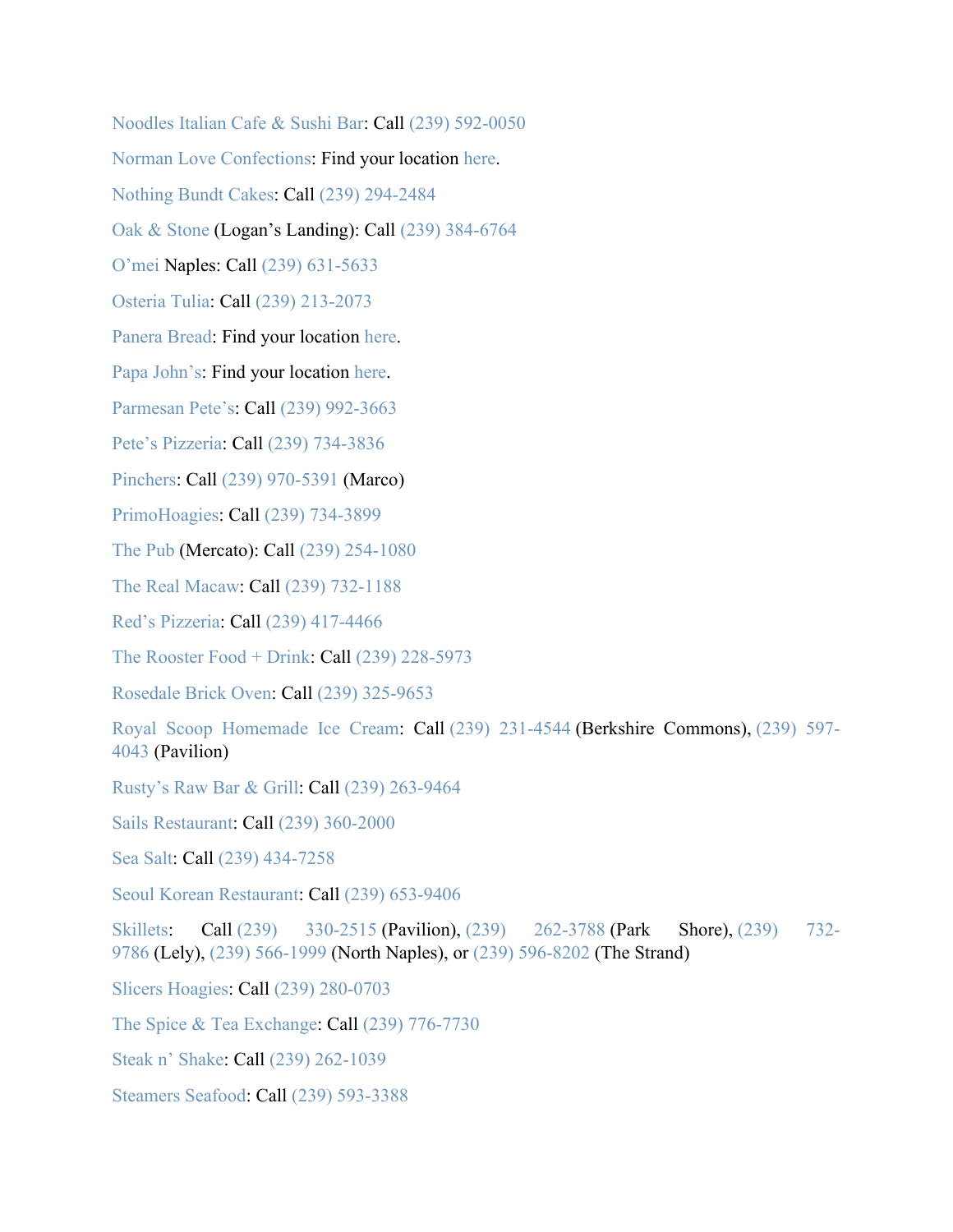[Tako Boba Tea & Sushi Cafe:](http://www.takobobateasushifl.com/) Call [\(239\) 596-1503](https://www.google.com/search?q=tako+boba&rlz=1C1GGGE_enUS570US571&oq=tako+boba&aqs=chrome..69i57.1619j0j7&sourceid=chrome&ie=UTF-8) [Texas Tony's:](https://www.texastonys.com/) Call [\(239\) 732-8392](https://www.google.com/search?sxsrf=ALeKk02i1-KiRrZguocbZZBqQM1cHkpz3A%3A1584993922998&ei=ghZ5Xv3DPLKs_Qb6s5eoCQ&q=texas+tonys+naples&oq=texas+tonys+naples&gs_l=psy-ab.3..0l3j0i22i30l7.50114.53882..53916...0.4..0.129.1003.9j2......0....1..gws-wiz.......0i71j35i39j0i67j0i273j0i131j0i20i263j0i131i67j0i10j0i22i10i30.rCHG4RtIJi0&ved=0ahUKEwj9jIG-srHoAhUyVt8KHfrZBZUQ4dUDCAs&uact=5) [Texas Roadhouse:](https://www.texasroadhouse.com/locations/florida/naples) Call [\(239\) 417-1111](https://www.google.com/search?q=texas+roadhouse+naples&rlz=1C1GGGE_enUS570US571&oq=texas+roadhouse+naples&aqs=chrome..69i57.3970j0j7&sourceid=chrome&ie=UTF-8) [Tony's Off Third:](https://www.tonysoffthird.com/) Call [\(239\) 262-7999](https://www.google.com/search?q=tonys+off+third&rlz=1C1GGGE_enUS570US571&oq=tonys+off+third&aqs=chrome..69i57.2168j0j4&sourceid=chrome&ie=UTF-8) [TooJay's Deli:](https://www.toojays.com/location/naples-mercato-plaza/) Call [\(239\) 778-1813](https://www.google.com/search?q=too+jays+deli&rlz=1C1GGGE_enUS570US571&oq=too+jays+deli&aqs=chrome..69i57.2883j0j9&sourceid=chrome&ie=UTF-8) [Turco Taco:](https://www.theturcotaco.com/) Call [\(239\) 331-4527](https://www.google.com/search?q=turco+taco&oq=turco+taco&aqs=chrome.0.69i59j0l4j69i60l2j69i61.1562j0j4&sourceid=chrome&ie=UTF-8) [Van Van Cuban Cafe:](https://vanvancubancafe.com/) Call [\(239\) 228-6814](https://www.google.com/search?q=van+van+cuban&rlz=1C1GGGE_enUS570US571&oq=van+van+cuban&aqs=chrome..69i57.2285j0j4&sourceid=chrome&ie=UTF-8) [Veranda E](https://hotelescalante.com/veranda-e/about/) (Hotel Escalante): Call [\(239\) 659-3466](https://www.google.com/search?q=veranda+e&rlz=1C1GGGE_enUS570US571&oq=veranda+e&aqs=chrome..69i57j69i61l3.3719j0j4&sourceid=chrome&ie=UTF-8) [The Village Pub:](https://www.naplespubs.com/village_pub/) Call [\(239\) 262-2707](https://www.google.com/search?q=village+pub+naples&oq=village+pub+naples&aqs=chrome..69i57j0l4j69i60l3.2789j0j4&sourceid=chrome&ie=UTF-8) [The Warehouse Cuisine and Cocktails:](https://thewarehousenaples.com/newhome/) Call [\(239\) 231-4073](https://www.google.com/search?q=the+warehouse+restaurant&rlz=1C1GGGE_enUS570US571&oq=the+warehouse+restaurant&aqs=chrome..69i57.4255j0j4&sourceid=chrome&ie=UTF-8) [Watermark Grille:](https://watermarkgrille.com/) Call [\(239\) 596-1400](https://www.google.com/search?q=watermark+grille&oq=watermark+grille&aqs=chrome..69i57j0l7.2159j0j9&sourceid=chrome&ie=UTF-8) [Zen Asian BBQ:](https://www.eatatzen.com/) Call [\(239\) 260-7037](https://www.google.com/search?q=zen+asian+bbq&oq=zen+asian+bbq&aqs=chrome.0.69i59j0l4j69i60l3.1394j0j4&sourceid=chrome&ie=UTF-8)

## SANIBEL/CAPTIVA & ISLANDS

[Bleu Rendez-Vous Bistro:](http://bleurendezvous.com/) Call [\(239\) 565-1608.](https://www.google.com/search?q=Bleu+Rendez-Vous+Bistro&rlz=1C1GGGE_enUS570US571&oq=Bleu+Rendez-Vous+Bistro&aqs=chrome..69i57.792j0j7&sourceid=chrome&ie=UTF-8) [Cabbage Key Inn & Restaurant:](https://cabbagekey.com/dining/) Call [\(239\) 283-2278](https://www.google.com/search?rlz=1C1GGGE_enUS570US571&sxsrf=ALeKk02OW4RriUDgv8A8DY3__K_RU2OHwA%3A1584556643439&ei=Y2pyXvyfGuHB_QaXo6igBA&q=cabbage+key+inn+and+re&oq=cabbage+key+inn+and+re&gs_l=psy-ab.3..0i20i263j0j0i22i30l3j0i333.4163.5577..6301...0.2..0.117.1043.7j4......0....1..gws-wiz.......0i71j0i67.ArIfi8Gp5Vc&ved=0ahUKEwi83e6-1aToAhXhYN8KHZcRCkQQ4dUDCAs&uact=5) [Cantina Captiva:](https://captivaislandinn.com/captiva-island-restaurant/cantina-captiva/) Call [\(239\) 472-0248](https://www.google.com/search?q=cantina+captiva&oq=cantina+captiva&aqs=chrome..69i57j0l7.3147j0j9&sourceid=chrome&ie=UTF-8) [Cheeburger Cheeburger:](https://www.cheeburger.com/) Call [\(239\) 472-6111](https://www.google.com/search?q=sanibel%20cheeseburger&rlz=1C1GGGE_enUS570US571&oq=sanibel+cheeseburger&aqs=chrome..69i57.7776j0j4&sourceid=chrome&ie=UTF-8&sxsrf=ALeKk02qWJ5YhAoQvYiCugV24lZ6I6oyjw:1585345641200&npsic=0&rflfq=1&rlha=0&rllag=26438747,-82067455,1401&tbm=lcl&rldimm=16456126898748383821&lqi=ChRzYW5pYmVsIGNoZWVzZWJ1cmdlckjChc_95YCAgAhaKgoMY2hlZXNlYnVyZ2VyEAEYABgBIhRzYW5pYmVsIGNoZWVzZWJ1cmdlcg&phdesc=vdlCfR8XV94&ved=2ahUKEwj0sKje0LvoAhUlVt8KHZqXAgEQvS4wAHoECAsQPA&rldoc=1&tbs=lrf:!1m5!1u5!3m2!5m1!1sgcid_3hamburger_1restaurant!4e2!1m4!1u3!2m2!3m1!1e1!1m4!1u2!2m2!2m1!1e1!1m4!1u1!2m2!1m1!1e1!1m4!1u1!2m2!1m1!1e2!1m4!1u16!2m2!16m1!1e1!1m4!1u16!2m2!16m1!1e2!1m4!1u15!2m2!15m1!1swelcomes_1children!1m4!1u15!2m2!15m1!1saccepts_1reservations!1m4!1u15!2m2!15m1!1sserves_1beer!1m4!1u15!2m2!15m1!1sserves_1wine!1m4!1u15!2m2!15m1!1sfeels_1romantic!1m4!1u22!2m2!21m1!1e1!1m5!1u15!2m2!15m1!1shas_1wheelchair_1accessible_1entrance!4e2!1m5!1u15!2m2!15m1!1spopular_1with_1tourists!4e2!1m5!1u15!2m2!15m1!1shas_1takeout!4e2!1m5!1u15!2m2!15m1!1shas_1childrens_1menu!4e2!1m5!1u15!2m2!15m1!1shas_1seating_1outdoors!4e2!1m5!1u15!2m2!15m1!1sserves_1dinner!4e2!1m5!1u15!2m2!15m1!1sserves_1vegetarian!4e2!1m5!1u15!2m2!15m1!1sserves_1lunch!4e2!2m1!1e2!2m1!1e5!2m1!1e1!2m1!1e16!2m1!1e3!3sCgIIASABKgJVUw,lf:1,lf_ui:9&rlst=f) [Crow's Nest Bar & Grille](https://tween-waters.com/dining/) ('Tween Waters Island Resort & Spa): Call [\(239\) 472-5161](https://www.google.com/search?q=Tween+Waters+Island+Resort+%26+Spa&rlz=1C1GGGE_enUS570US571&oq=Tween+Waters+Island+Resort+%26+Spa&aqs=chrome..69i57.1213j0j7&sourceid=chrome&ie=UTF-8) [The Island Cow:](https://sanibelislandcow.com/) Call [\(239\) 472-0606](https://www.google.com/search?q=the+island+cow&rlz=1C1GGGE_enUS570US571&oq=the+island+cow&aqs=chrome..69i57.1666j0j7&sourceid=chrome&ie=UTF-8) [Key Lime Bistro:](https://captivaislandinn.com/captiva-island-restaurant/keylime-bistro/) Call [\(239\) 395-4000](https://www.google.com/search?q=keylime+bistro&rlz=1C1GGGE_enUS570US571&oq=keylime+bistro&aqs=chrome..69i57.2702j0j7&sourceid=chrome&ie=UTF-8) Lazy Flamingo: Call [\(239\) 472-6939](https://www.google.com/search?ei=Jcd_XoCTAum1ggeS96_oCQ&q=lazy+flamingo+periwinkle&oq=lazy+flamingo+periwi&gs_lcp=CgZwc3ktYWIQAxgAMgIIADIGCAAQFhAeMgIIJjoECAAQR1CpI1iLK2DaM2gAcAJ4AIABeogBvQSSAQM0LjKYAQCgAQGqAQdnd3Mtd2l6&sclient=psy-ab) (Periwinkle) or [\(239\) 472-5353](https://www.google.com/search?ei=LMd_XqrBIaes_Qbf0IK4BQ&q=lazy+flamingo+blind+pass&oq=lazy+flamingo+blind+pass&gs_lcp=CgZwc3ktYWIQAzICCAA6BAgAEEc6BggAEBYQHlDggwFYn5ABYJWRAWgAcAN4AYABjQGIAfkHkgEDNC41mAEAoAEBqgEHZ3dzLXdpeg&sclient=psy-ab&ved=0ahUKEwiqh57nk77oAhUnVt8KHV-oAFcQ4dUDCAs&uact=5) (Blind Pass) [Old Captiva House](https://tween-waters.com/dining/) ('Tween Waters Island Resort & Spa): Call [\(239\) 472-5161](https://www.google.com/search?q=Tween+Waters+Island+Resort+%26+Spa&rlz=1C1GGGE_enUS570US571&oq=Tween+Waters+Island+Resort+%26+Spa&aqs=chrome..69i57.1213j0j7&sourceid=chrome&ie=UTF-8) [Sea Breeze Café:](https://sundialresort.com/restaurant/sea-breeze-cafe-2/) Call [\(239\) 472-4151](https://www.google.com/search?q=sea+breeze+cafe&rlz=1C1GGGE_enUS570US571&oq=sea+breeze+cafe&aqs=chrome..69i57j69i64.1926j0j7&sourceid=chrome&ie=UTF-8) [Schnapper's Hots:](http://schnappershots.com/) Call [\(239\) 472-8686](https://www.google.com/search?q=schnappers+hots&rlz=1C1GGGE_enUS570US571&oq=schnappers+hots+&aqs=chrome..69i57j69i60j69i61l2.9171j0j4&sourceid=chrome&ie=UTF-8) [Tarpon Lodge & Restaurant:](https://tarponlodge.com/restaurant/) Call [\(239\) 283-3999](https://www.google.com/search?q=tarpon+lodge+restaurant&rlz=1C1GGGE_enUS570US571&oq=tarpon+lo&aqs=chrome.0.69i59j69i57j69i60l3.1502j0j4&sourceid=chrome&ie=UTF-8) [Traditions On The Beach:](http://traditionsonthebeach.com/) Call [\(239\)472-4559](https://www.google.com/search?client=safari&rls=en&q=traditions+on+the+beach&ie=UTF-8&oe=UTF-8)